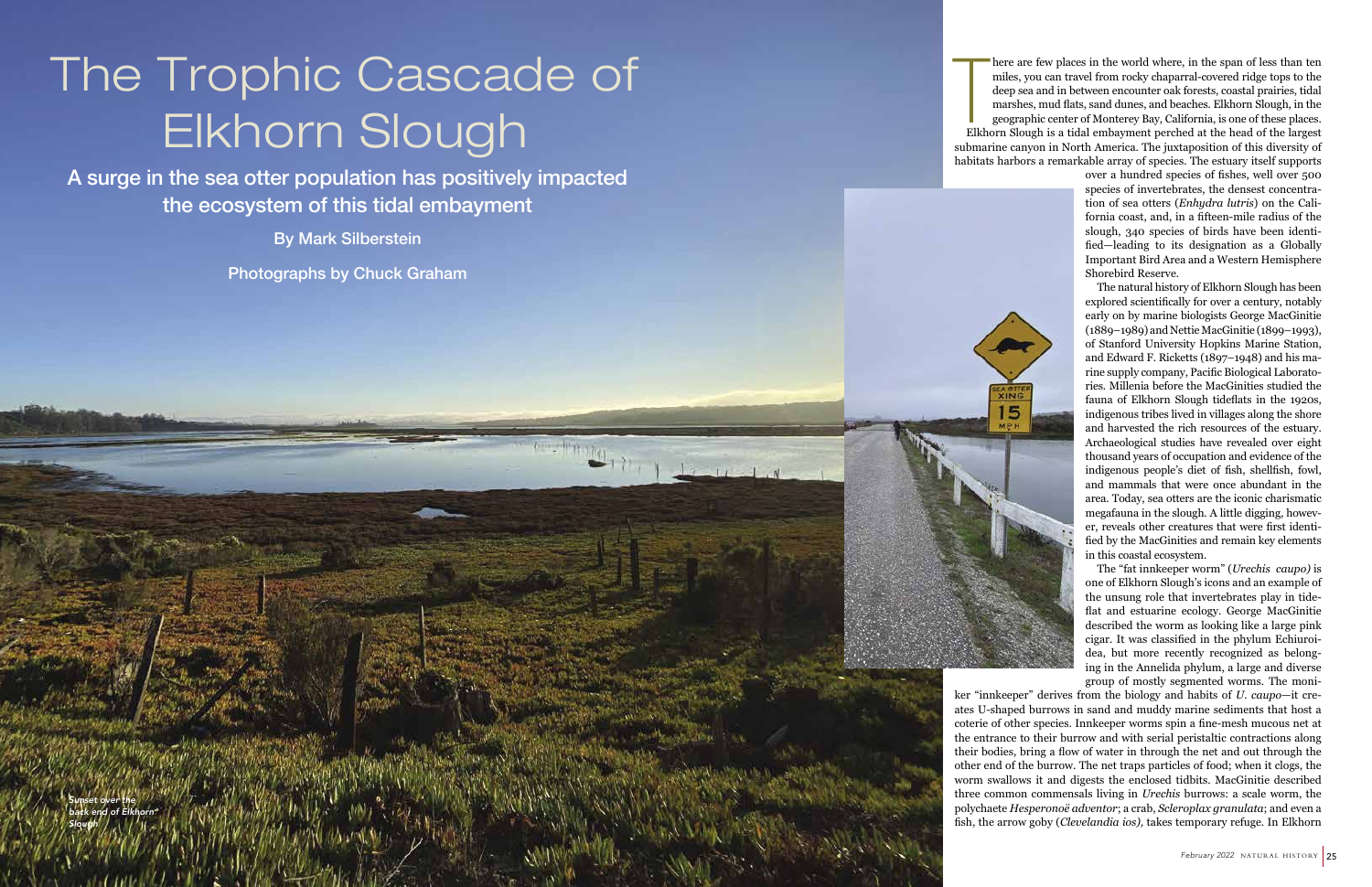horn Slough National Estuarine Research Reserve in 1980, eelgrass beds in the slough had all but disappeared.

Enter the otters. The winter of 1982–83 brought the strongest El Niño conditions yet observed in the eastern Pacific. The beaches at Moss Landing, flanking the mouth of Elkhorn Slough, saw sustained waves of twentyfive feet. The combination of storm waves, torrential rains, and high tides eroded coastal dunes back fifty feet. Prior to this event, sea otters were associated with open coast kelp beds and rarely visited the quiet waters of Elkhorn Slough. During this turbulent winter, however, the slough became a refuge for a number of otters. They discovered a full buffet with extensive beds of Washington clams (genus *Saxidomus*) and gaper clams (genus *Tresus*). In the mid-1990s, a surge in otter numbers was observed in the slough. About this time, the Monterey Bay Aquarium began releasing into the slough rescued otters that had been rehabilitated. While numbers have fluctuated, there has been a general trend of increasing numbers of otters living in the slough. The aquarium program found that the otters released in the slough did very well and *A long-billed curlew (Numenius americanus) wading through pickleweed* reproduced at rates comparable to their wild



counterparts. Biologists have seen high counts of over 150 otters in the slough, with fluctuating numbers as animals move in and out to Monterey Bay.

> oday in Elkhorn Slough, there is a concerted and coordinated effort to restore the habitats and functions of this coastal environment "from the ridgeline to the tideline." Recent weak has seen the successful planting of ordinated effort to restore the habitats and functions of this coastal environment "from the ridgeline to the tideline." Recent work has seen the successful planting of eelgrass in plots that have taken root and the expansion of this rich habitat continues. Seagrasses, such as *Zostera*, are part of the trifecta of plants in coastal environments that are known to sequester disproportionally large quantities of carbon—the so-called blue carbon—and include mangroves, salt marshes, and sea grass meadows. Recently reported research from British Columbia has

In early 1995, another El Niño storm system stalled over the California central coast/Monterey Bay area, leading to sustained precipitation falling on already saturated watersheds. Devastating flooding occurred throughout the area. The Pajaro River breached its banks, flooded the lower Pajaro Valley, and flowed into Elkhorn Slough. This historically unprecedented flow deposited a tremendous load of sediment in the mid-reaches of the slough. The shoals that formed were subsequently colonized by sparse eelgrass. By 2010, researchers observed a dramatic increase in cover of eelgrass in the slough. Subsequent research showed a coincidence of increasing numbers of otters and the expansion of eelgrass beds. Through a series of field experiments, a remarkable story emerged. There are several small invertebrates that graze the blades of eelgrass, keeping it free of fouling algae and increasing the growth and health of the plants. Two of these, *Phyllaplysia taylori*—a small cryptically colored sea slug the width of an eelgrass blade and perfectly camouflaged—and an isopod, *Idotea resecata*, are effective leaf-cleaners, keeping epiphytic algae—whose growth is typically stimulated by the high nutrient level of the slough—from overgrowing the eelgrass. Several species of crabs prey on these two grazers and can reduce their populations to the extent that epiphytic algae can cover the photosynthetic surfaces of eelgrass, reducing health and growth. Research showed, however, that increasing otter populations in Elkhorn Slough and their consumption of crabs led to the dramatic reduction in crab numbers, thereby reducing their predation on the grazers. Increasing numbers of grazers led to cleaner and healthier eelgrass and to the ultimate expansion of meadows. The trophic cascade described in this research parallels in some ways the resurgence of kelp bed density and health on the open coast in the presence of otters controlling herbivory by grazing invertebrates, such as urchins, which can otherwise eliminate kelp stands (*see "Underwater Barrens" by Doug Simpson,* Natural History*, February 2017*).

shown that sea otters foraging in eelgrass beds along that coast fragment the rhizomes and shift the reproductive

Slough, a small clam, *Cryptomya californica* has also been found tapping the water currents of the innkeeper with its short siphon. The innkeeper is a tolerant host—not apparently benefitting from the guests, but not suffering either.

Innkeepers inhabit tideflats and nearshore benthic sedimentary environments. They can occur in densities of half a dozen animals per square meter and, in a classic

clash of the icons, are often a part of the diet of sea otters inhabiting the slough.

The invertebrate fauna of bays and estuaries is rich and varied and Elkhorn Slough provides a window into the diversity and structure of these communities. Extensive clam beds, and concentrations of polychaete worms, such as the "rubber band worm" (*Notomastus tenuis)*, provide food for

a variety of predators, from sharks and rays to shorebirds and otters. Areas of the slough that have been restricted from full tidal action by culverts and roadways harbor a greatly reduced diversity of invertebrate species, but sometimes produce great density leading to large flocks of feeding birds. Waterboatmen, and brine fly larvae in these tidally restricted areas occur in tremendous numbers and attract such seasonal migrants as red-necked phalaropes (*Phalaropus lobatus*), two species of sandpipers, western (*Calidris mauri*) and least (*Calidris minutilla*), and many species of larger shorebirds.

Like most coastal environments in the continental United States, Elkhorn Slough has gone through dramatic changes wrought by development and changing land-use patterns.

When the MacGinities studied Elkhorn Slough, the hydrology of

the slough had not yet been modified by the construction of Moss Landing Harbor or by diking and draining wetlands. There were extensive beds of eelgrass (*Zostera marina*) in the lower reaches of the slough that hosted a great diversity of invertebrates and fishes. Between the time Moss Landing Harbor was created 1945–47, by dredging a deep-water channel to Monterey Bay, and the establishment of the Elk-







*Fat innkeeper worm burrow surrounded by eelgrass*